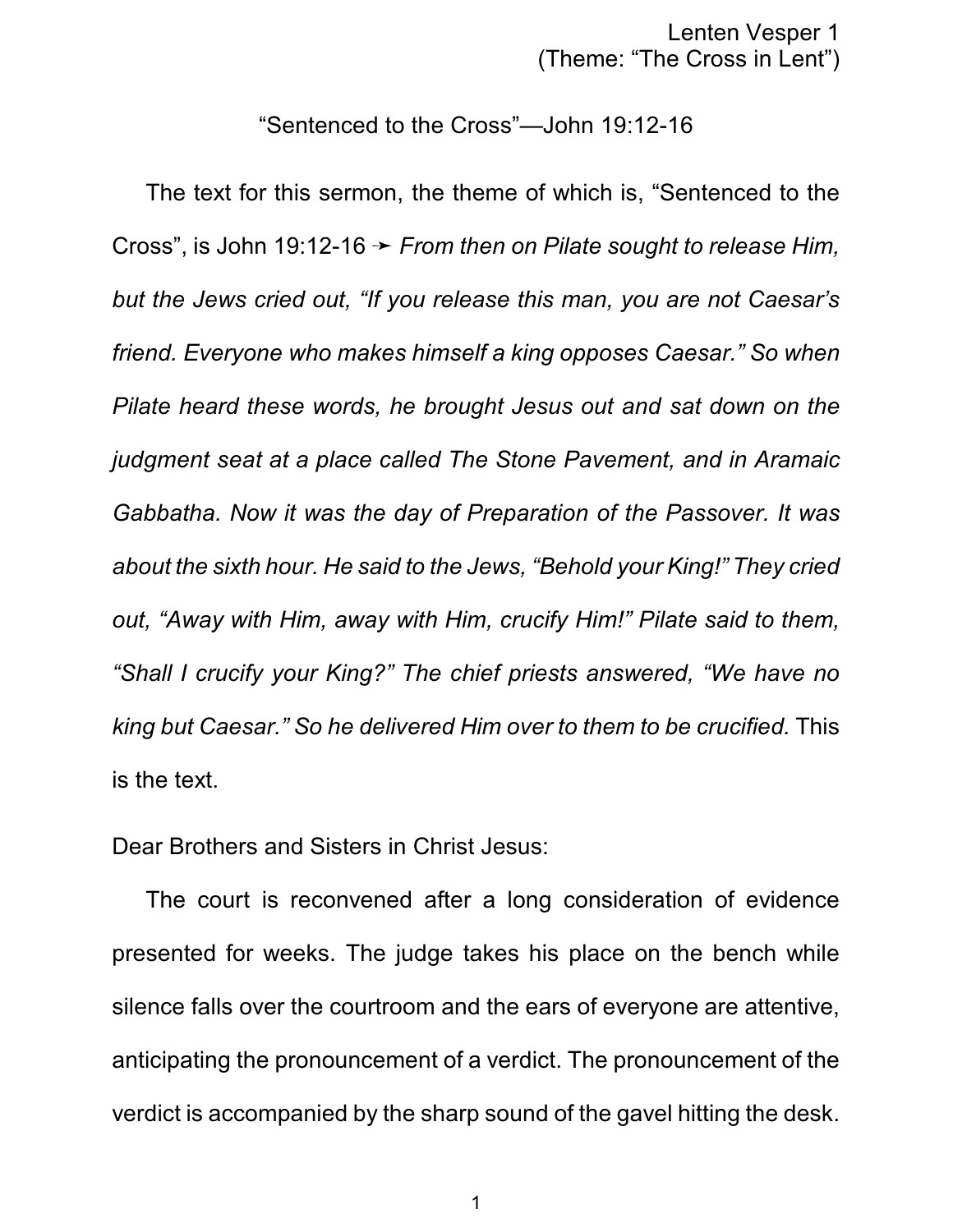"I find the defendant guilty as charged," says the judge. While the hearts of some in the courtroom sink in disappointment others are joyful. To say the least, it is an atmosphere mixed with anger and relief.

If one has not experienced the due process of justice at work personally in a courtroom it is possible that he may have an idea of it from depictions in the media and on TV. Scripture gives us a very different picture of Jesus' trial before the Sanhedrin and sentencing before Pilate. Clearly justice is **not** the desired result in these two events . . . or is it?

Our text records Pilate at the point of sentencing Jesus to death at the request of *the Jews*. Earlier the Sandedrin had Jesus arrested and during the night ran Him through a so-called "trial" which was a blatant mockery of justice. Matthew 26:59-60 says *the chief priests and the whole council were seeking false testimony against Jesus that they might put Him to death, but they found none, though many false witnesses came forward.* It was a trial turned upside down. The verdict had already been made. They just had to figure out how to justify their verdict. I guess it's no different than our self-righteous judgments we make in life. The verdict is already made in our minds. We just need to justify why we are right.

Once the whole council of the Sanhedrin came to the conclusion that He was worthy of death, they mistreated Him and sent Him to Pilate for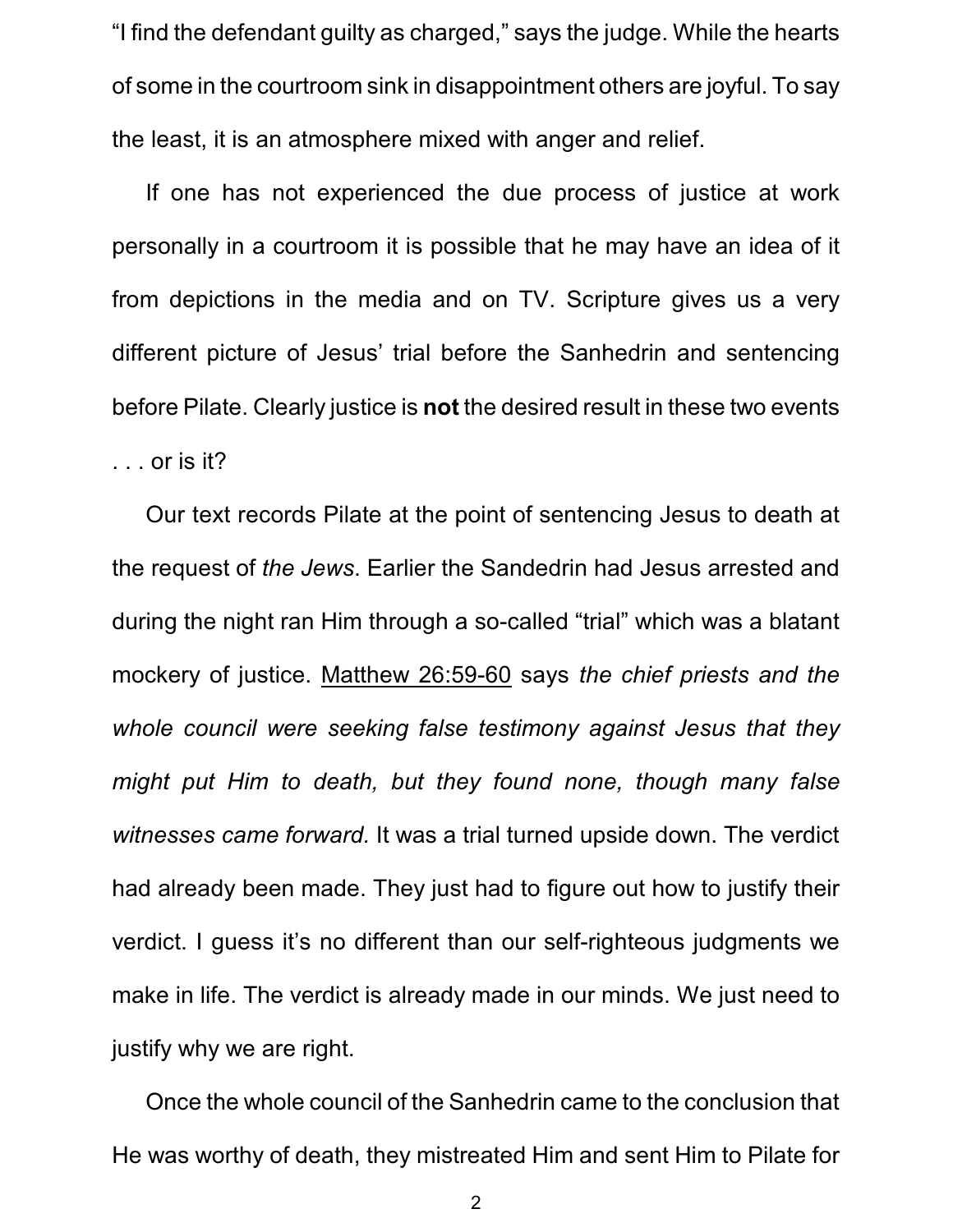sentencing. (cf. Matthew26:57-26:2) However, Pilate found himself "between a rock and a hard place." Throughout this "trial" of Jesus Pilate kept coming to the same conclusion—he found *no guilt in Him* (cf. John 19:4,6) Therefore our text says that he *sought to release Him*. (cf. verse 12) As the interaction progressed in this trial it appears his desire to release Jesus was overshadowed by his desire to remain in "good standing" with the mob. This may be why he was seeking their consent to let Jesus go.

Even with his desire to let Jesus go he could not ignore their accusations expressed in verse 12 of our text: *If you release this man, you are not Caesar's friend. Everyone who makes himself a king opposes Caesar.* We know from extra-Biblical sources that political pressure was pushing Pilate from other directions as well. Aside from Caesar's concern with his controlling the Zealots and others who wanted to deliver the Jews from Roman oppression by rebellion and force, he received pressure from the high priest to deal with this "Jesus problem" in a way favorable to the high priest's agenda. Thus, Pilate made the choice to sentence Jesus to death on a cross. (cf. verse 16)

His decision shows that Pilate was looking out for his own interests at the expense of the truth of the situation before him. No matter what label one may put on it, such as situational ethics or secular humanism, it is still exchanging *the truth about God for a lie* leading to idolatry. (cf. Romans 1:25)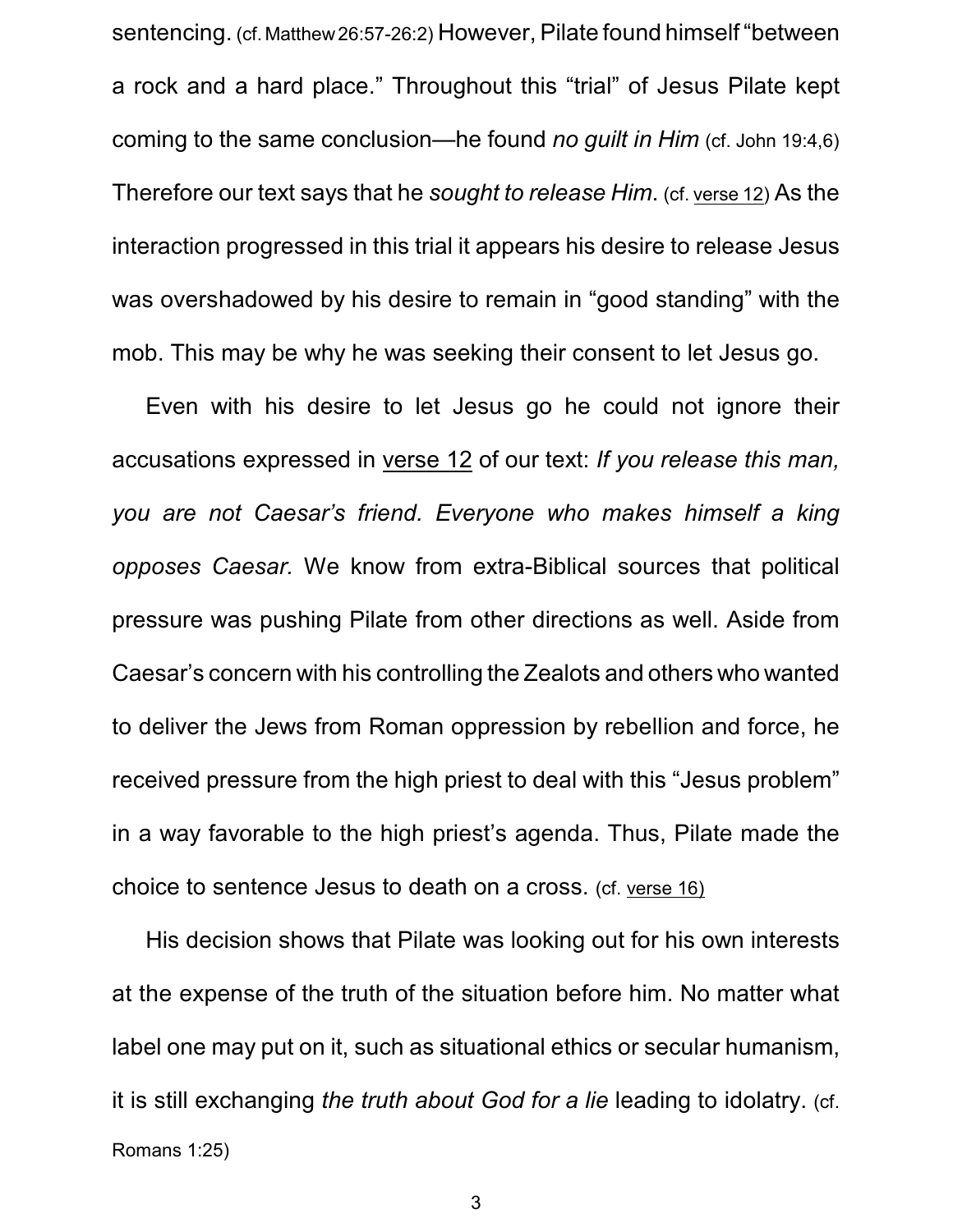However, the question still remains about this sentencing: Was this choice made on the basis of Pilate's power or on the basis of God's plan? When Jesus refused to answer Pilate's interrogation he had told Jesus in John 19:10-11 ý *You will not speak to me? Do You not know that I have authority to release You and authority to crucify You?* From Pilate's perspective, Jesus' destiny rested in the power of his sentencing. It is likely Jesus' reply made no sense to Pilate when He said, *You would have no authority over Me at all unless it had been given you from above.* What would "from above" mean to Pilate? The "gods?" Caesar, who was above him in the "chain of command?" Some phantom being in whom the Jews believed?

The preaching of the prophets and apostles reflect that *it was the will of the LORD to crush Him*; that He was *delivered up according to the definite plan and foreknowledge of God*; that it happened according to what God's *hand and . . . plan had predestined to take place*. (cf. Isaiah 53:10; Acts 2:23; 4:28) In the midst of the unjust sentencing of Jesus to death on a cross Yahweh made the choice to pronounce His sentence of "guilty" as well. His Son was "guilty" of . . . your sin? 2 Corinthians 5:21 says God *made Him to be sin Who knew no sin, so that in Him we might become the righteousness of God*. This is much more than simply "poetic justice." God has made His choice and brought about His just sentence in our lives. You are declared "not guilty" because Jesus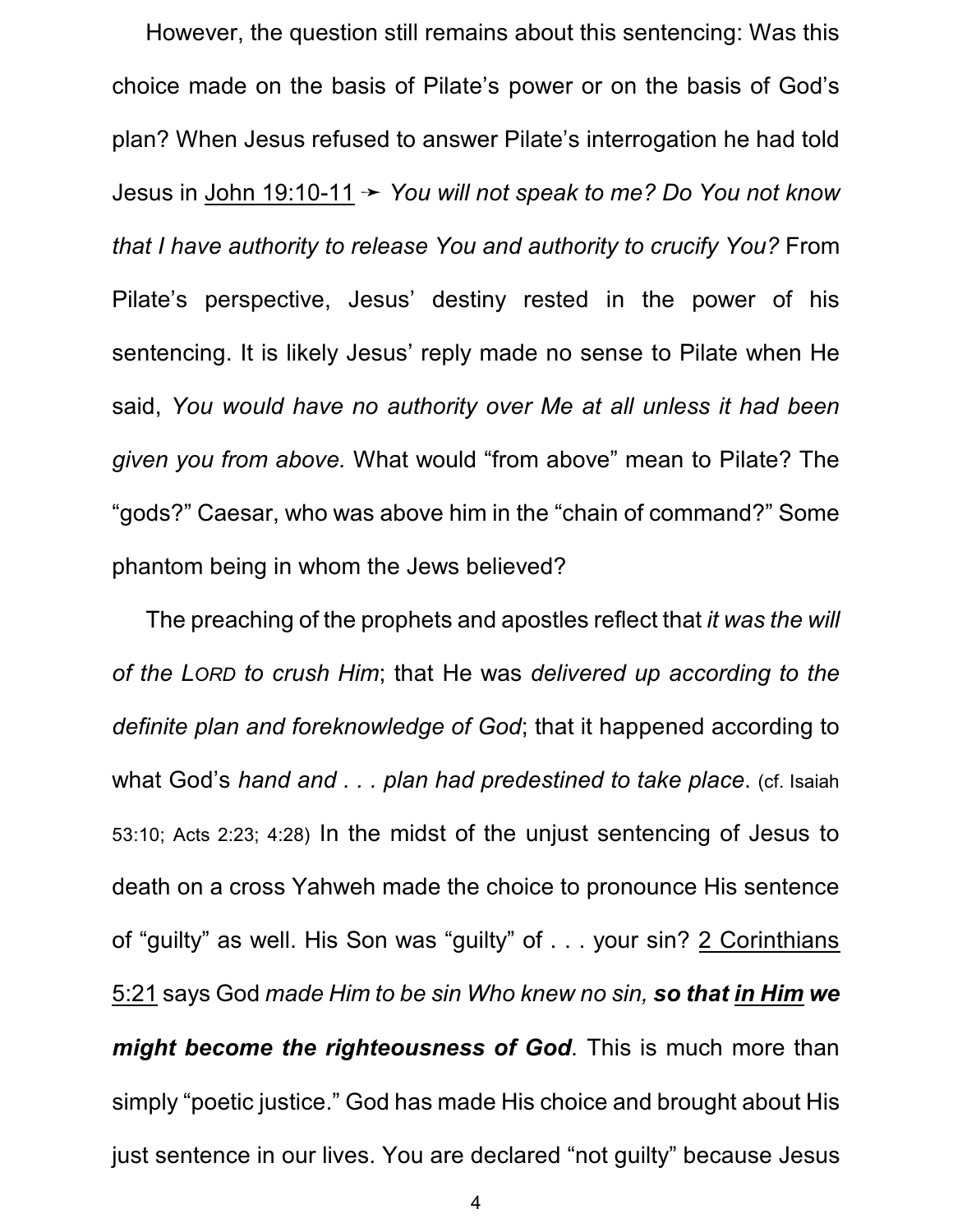took all that guilt upon Himself **for you!**

So . . . what is your response to His choice? Unfortunately many make the choice of those in our text who shouted, *Away with Him, away with Him, crucify Him!* Such a choice to reject God's plan for you in Jesus Christ has very serious eternal consequences according to John 3:36 ý *Whoever believes in the Son has eternal life; whoever does not obey the Son shall not see life, but the wrath of God remains on him.* In effect, such a person judges himself unworthy of eternal life in unbelief. (cf. Acts 13:46)

This is not in accord with God's choice. By God's sentencing Jesus to the cross through the processes established under the direction of Pilate and the Jewish leaders, God brought about a sentence upon you and your sin! By delivering Jesus into the hands of these people God delivered you from sinful rejection of Him to forgiveness, new life and salvation! Along with the post- Pentecost believers, you have received the Holy Spirit through baptism and His Word daily to recognize that He was *delivered up according to the definite plan and foreknowledge of God*. As a result the verdict is in, the sentencing has been accomplished and the choice is clear—confess your sin and your need for the Savior as you make choices **for Him** everyday under His power and grace!

The heavenly court is convened after a long consideration of evidence presented. Judge Yahweh takes His place on the bench while

5